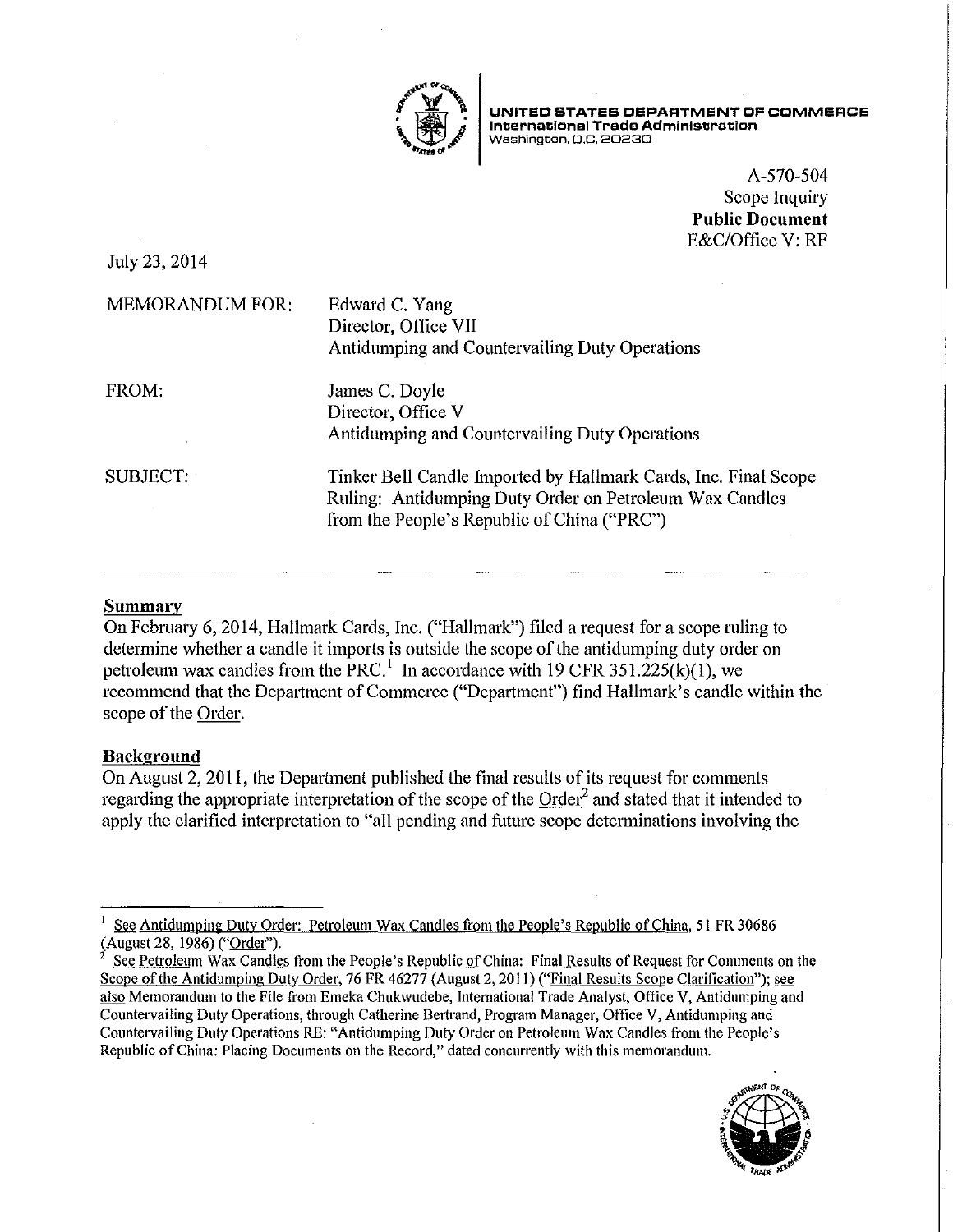Order."<sup>3</sup> On February 7, 2014, Hallmark filed its request for a scope ruling in proper form.<sup>4</sup> Between February 18, 2014, and February 24, 2014, Hallmark<sup>5</sup> and the National Candle Association ("NCA"),<sup>6</sup> an association of domestic producers, and the petitioner in the investigation, filed comments and rebuttal comments. Finally, Hallmark filed additional rebuttal comments on April 21, 2014, after the Department released a draft remand redetermination in another candles scope inquiry involving Trade Associates' candles.<sup>7</sup>

# **Product Description**

Hallmark submitted pictures of the candle for which it requested a scope ruling.<sup>8</sup> Hallmark states that the candle is made of paraffin, a petroleum wax, has a cloth wick, is painted, measures approximately 2.5 inches tall by 2 inches wide by 1.5 inches deep and is classified under the Harmonized Tariff Schedule for the United States ("HTSUS") category 3406.00.0000.<sup>9</sup> Hallmark states that the candle consists of a candle molded in the shape of a three-dimensional representation of the Disney license character, "Tinker Bell" sitting cross-legged on a purple rock base adorned with pink and yellow lilies with normally-proportioned features consisting of a face, head, neck, torso, arms, fingers, legs, and feet.<sup>10</sup> The Tinker Bell candle wears a green strapless dress and matching shoes.<sup>11</sup> To one side of the Tinker Bell candle are wings that sprout from its back, discernable from the pink background.<sup>12</sup> Hallmark further states that the candle may be lit as a birthday candle or used as a table decoration along with other Tinker Bell accessories for a themed celebratory occasion.<sup>13</sup>

### **Hallmark's Scope Request**

Hallmark notes that the Tinker Bell candle depicts a lithe young woman sitting cross-legged on a purple rock base adorned with pink and yellow lilies. Hallmark states that the Tinker Bell candle is not included within the scope of the Order because taken in its entirety, the candle is in the shape of a human which is excluded from the scope of the Order.<sup>14</sup> Hallmark cites to the Final Results Scope Clarification arguing that the Department's term, "in the shape of" used to define figurine candles means that figurine candles subject to the exclusion can vary by deviations in

 $3\text{ }$  The scope reinterpretation project was designed to clarify, based on information from the original investigation, the scope language in light of hundreds of scope rulings made under a variety of different criteria that evolved over the years. The project also had the result of making it clear exactly what kinds of products were to be included in, and excluded from, the scope.

<sup>4</sup> See "Scope Ruling Exclusion Request Regarding Tinker Bell Candle; Petroleum Wax Candles from the People's Republic of China" (dated February 6, 2014) ("Hallmark's Scope Request").<br><sup>5</sup> See "Hallmark's Rebuttal Comments Regarding Its Tinker Bell Candle Scope Ruling Exclusion Request;

Petroleum Wax Candles from the People's Republic of China" (dated February 24, 2014) ("Hallmark's Rebuttal **Comments").** 

 $6$  See "Comments on Scope Ruling Request of Hallmark Cards, Inc.- "Tinker Bell" Petroleum Wax Candles from the People's Republic of China" (dated February 14, 2014) ("NCA Comments").

See "Hallmark's Additional Grounds for Scope Exclusion Per Draft Remand Determination" (dated April 21, 20 14) ("Hallmark's Additional Rebuttal Comments").

<sup>8</sup> See Hallmark's Scope Request, Exhibit I.

 $\frac{9}{10}$  <u>Id.</u> at 1.

 $\frac{10}{11}$  <u>Id.</u> at 1-2.

 $\frac{11}{12}$   $\frac{Id.}{Id}$  at 2.

 $\frac{12}{13}$   $\frac{Id}{14}$ 

<sup>&</sup>lt;sup>13</sup> 1d.<br><sup>14</sup> 1d. at 5-6, citing Final Results Scope Clarification.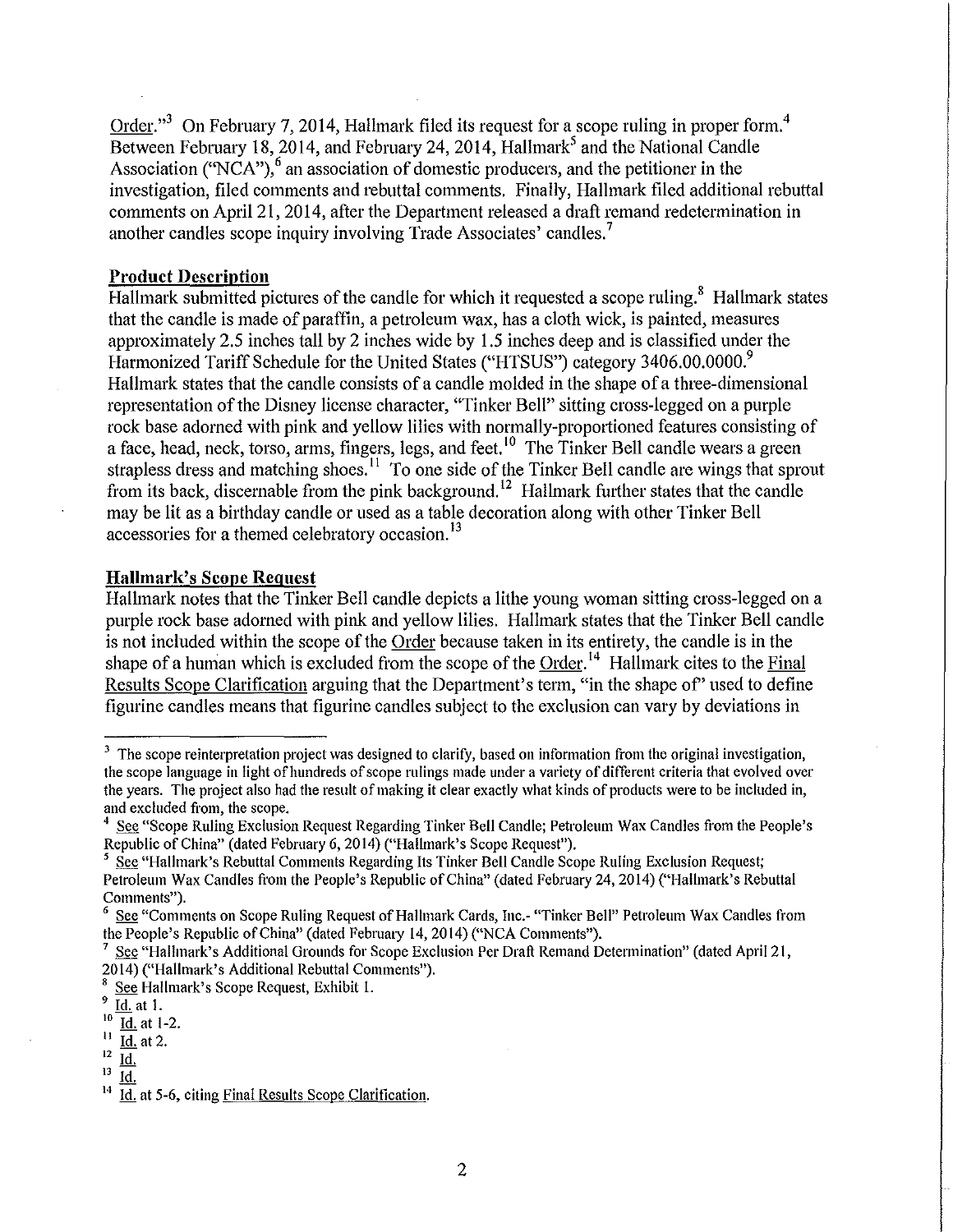shape. Hallmark also argues that a strict interpretation of what is "human" would place the Department in an awkward position of defining what shape a human should be for purposes of the "figurine" exception. Finally, Hallmark argues that similar to the *Fashion Craft*<sup>15</sup> and *TAG*<sup>16</sup> scope rulings, the Department should allow the definition of a figurine candle to include deviations in shape as long as the subject candle is recognizable as a human.

With regard to the wings protruding from the back of Tinker Bell, Hallmark argues that the inclusion of wings on the Tinker Bell candle is discreet and does not prevent the candle from being in the shape of a human. In conclusion, Hallmark argues that the Department should find the Tinker Bell candle outside the scope because it is in the shape of a woman.

#### The NCA's Comments

The NCA relies on the less-than-fair-value investigation, the final determination of the International Trade Commission ("ITC") and the Final Results Scope Clarification, to argue that Hallmark's Tinker Bell candle falls within the scope of the <u>Order</u> because the candle is a representation of a winged fairy and not a human.<sup>17</sup> The NCA notes that in the Final Results Scope Clarification, the Department intended for the definition of "figurine" candle to be very narrow to eliminate any ambiguity in the scope.<sup>18</sup> By contending that its Tinker Bell candle falls within the definition of a figurine candle, Hallmark ignores the unambiguous definition of a "figurine" candle set f01th in the Final Results Scope Clarification. The NCA argues that Hallmark is attempting to reintroduce the exclusion for novelty candles.<sup>19</sup>

The NCA notes the Department concluded in the *Jay lmport<sup>20</sup>* scope ruling, *"humans do not have wings.*"<sup>21</sup> The NCA emphasizes the essential nature of the wings to the Tinker Bell candle. NCA also claims that "Hallmark attempts to downplay the wing's role on the 'Tinker Bell' candle, by describing 'a pair of wings' that 'recedes into the background as part of the setting.'<sup>22</sup> Contrary to the *Fashion Craft* scope ruling, the Tinker Bell candle, taken in its entirety, is a fairy.<sup>23</sup> Moreover, the NCA contends that Hallmark misinterprets the language "in the shape of" in the Department's definition of a figurine candle as it *"need not be human, but only in the* 

<sup>&</sup>lt;sup>15</sup> See Memorandum for Gary Taverman, Senior Advisor for Antidumping and Countervailing Duty Operations from James C. Doyle, Director, Office 9 for Antidumping and Countervailing Duty Operations: Final Scope Ruling: Antidumping Duty Order on Petroleum Wax Candles from the People's Republic of China ("PRC") (dated August 14, 2012) ("Fashion Craft").

<sup>&</sup>lt;sup>16</sup> See Memorandum for Gary Taverman, Senior Advisor for Antidumping and Countervailing Duty Operations from James C. Doyle, Director, Office 9 for Antidumping and Countervailing Duty Operations: Final Scope Ruling: Antidumping Duty Order on Petroleum Wax Candles from the People's Republic of China ("PRC") (dated August  $^{4}$ , 2011) ("TAG").

<sup>17</sup> See "Comments on Scope Ruling Request of Hallmark Cards, Inc., "Tinker Bell" Petroleum Wax Candles fi·om the People's Republic of China," (dated February 14, 2014) ("NCA's Comments").

 $18$  Id. at 3-6.

 $^{19}$   $\frac{100}{10}$  at 4.

<sup>&</sup>lt;sup>20</sup> See Memorandum for Gary Taverman, Senior Advisor, Antidumping and Countervailing Duty Operations from James C. Doyle, Director, Office 9, Antidumping and Countervailing Duty Operations: Goat and Cherub Candles Sold by Jay Import Company Inc., Final Scope Ruling: Antidumping Duty Order on Petroleum Wax Candles from the People's Republic of China ("PRC") (dated August 27, 2013) ("Jay Import").<br><sup>21</sup> Id. at 4-5.

 $rac{22}{23}$   $\frac{\overline{Id}}{1d}$  at 5.

Id.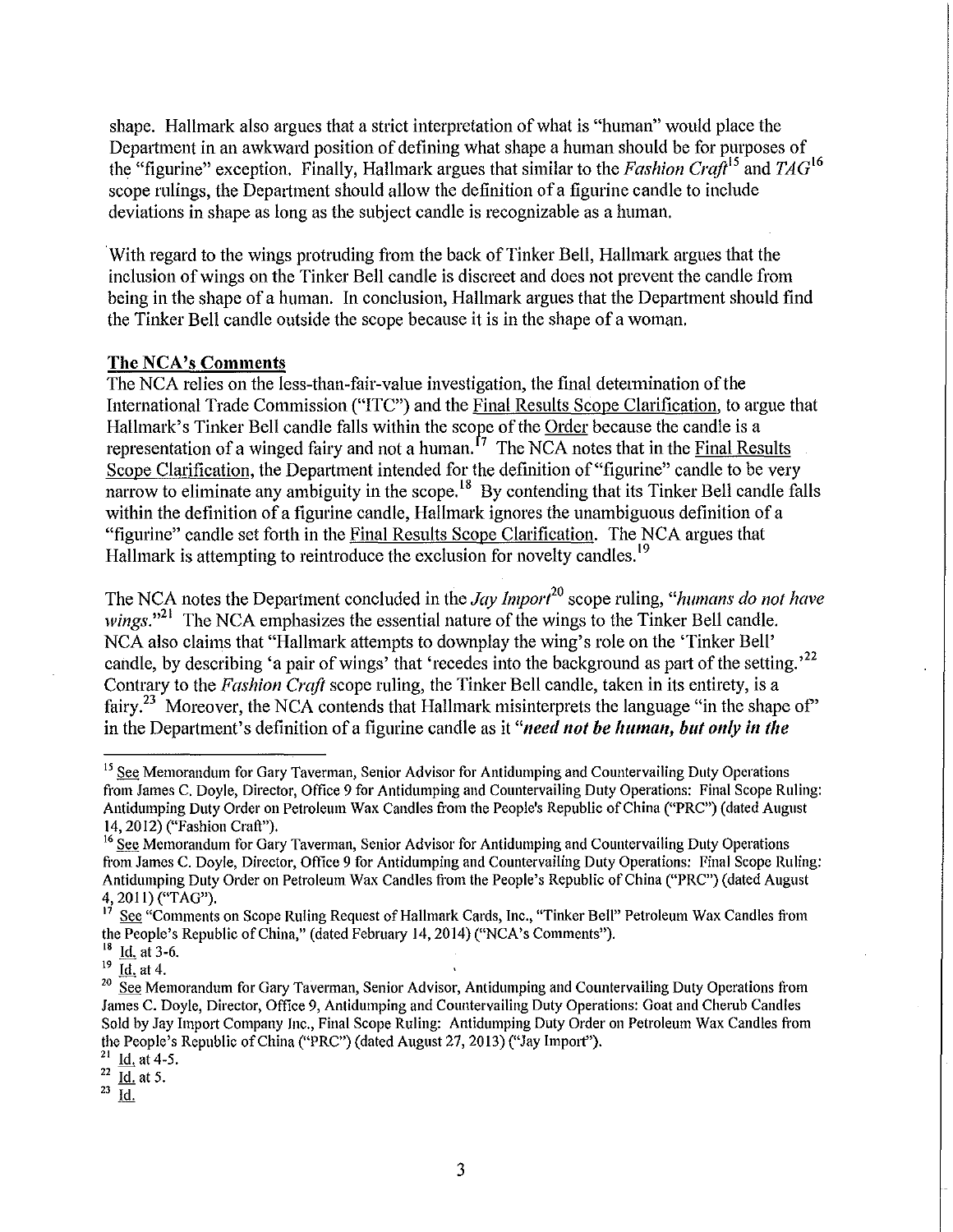**shape of a human.**"<sup>24</sup> The NCA states that in the  $HSE USA^{25}$  scope ruling, the Department ruled the language "in the shape of' means the candle itself must be in the shape of a human, deity or animal, not in the shape of a cross, column, or other article into which a deity is incorporated or simply attached.<sup>26</sup>

## **Hallmark's Rebuttal Comments**

In its rebuttal comments Hallmark argues that based upon a correct reading of the plain language of the figurine definition, the Tinker Bell Candle is in the shape of a human.<sup>27</sup> Hallmark cites to the *Jay Import* and *Fashion Craft* scope rulings to argue: 1) the definition of a figurine candle should mean "in the shape of a human" and should not be synonymous with "is a human"; 2) viewed in its entirety, the overall impression of the Tinker Bell candle is a completely articulated human shape, and; 3) the wings in the background of the candle do not prevent the candle from being in the shape of a human.<sup>28</sup> Hallmark contends that the Tinker Bell candle and Cinderella Candle,<sup>29</sup> another princess candle made by Hallmark, are not materially different in "shape" from another and share nearly identical features. Hallmark claims Tinker Bell's eye makeup, pert nose, outfit and shapely figure are similar to that of Barbie. Both continue to reflect the original 1950's ideals of the human female form.<sup>30</sup>

Moreover, Hallmark is "mystified" by NCA's remark that "wisely, Hallmark does not attempt to argue that 'Tinker Bell' is a deity" because Hallmark did not mention the deity exclusion. Hallmark is also "mystified" by NCA's comparison to the candles in the HSE USA ruling.<sup>31</sup> Hallmark mentions how again, the NCA has put the Department in the awkward position of making unnecessary distinction between what is or is not a figurine candle.

# **Hallmark's Additional Rebuttal Comments**

In its Additional Rebuttal Comments, Hallmark claims that in the Trade Associates Group ("Trade Associates") draft remand, the Department found that candles in the shapes of identifiable objects are excluded from the scope unless they are in common candle shapes.<sup>32</sup> Hallmark states that the Tinker Bell candle is in the shape of an identifiable object and is not a common candle shape or a shape listed in the scope language. Thus, Hallmark claims that the Tinker Bell candle should be excluded because it is neither a shape listed by the scope of the

 $\frac{24}{25}$  ld. at 6.<br><sup>25</sup> See Memorandum for Gary Taverman, Senior Advisor for Antidumping and Countervailing Duty Operations from James C. Doyle, Director, Office 9 for Antidumping and Countervailing Duty Operations Final Scope Ruling: Antidumping Order on Petroleum Wax Candles from the People's Republic of China ("PRC") (dated June 20, 2012)  $\left(\begin{array}{cc} \text{``HSE USA''}\end{array}\right).$ 

Id. at 6.

<sup>&</sup>lt;sup>27</sup> See "Hallmark's Rebuttal Comments Regarding Its Tinker Bell Candle Scope Exclusion Request; Petroleum Wax Candles from the People's Republic of China (A-570-504)," (dated February 24, 2014) ("Hallmark's Rebuttal **Comments'').** 

 $\frac{28}{29}$  Id. at 3-5.<br><sup>29</sup> See Hallmark's Scope Request, Exhibit 2.

 $\frac{30}{20}$  See Hallmark's Rebuttal Comments at 6.

 $rac{31}{32}$   $\frac{Id}{S_{\alpha\beta}}$ 

See Hallmark's Additional Rebuttal Comments.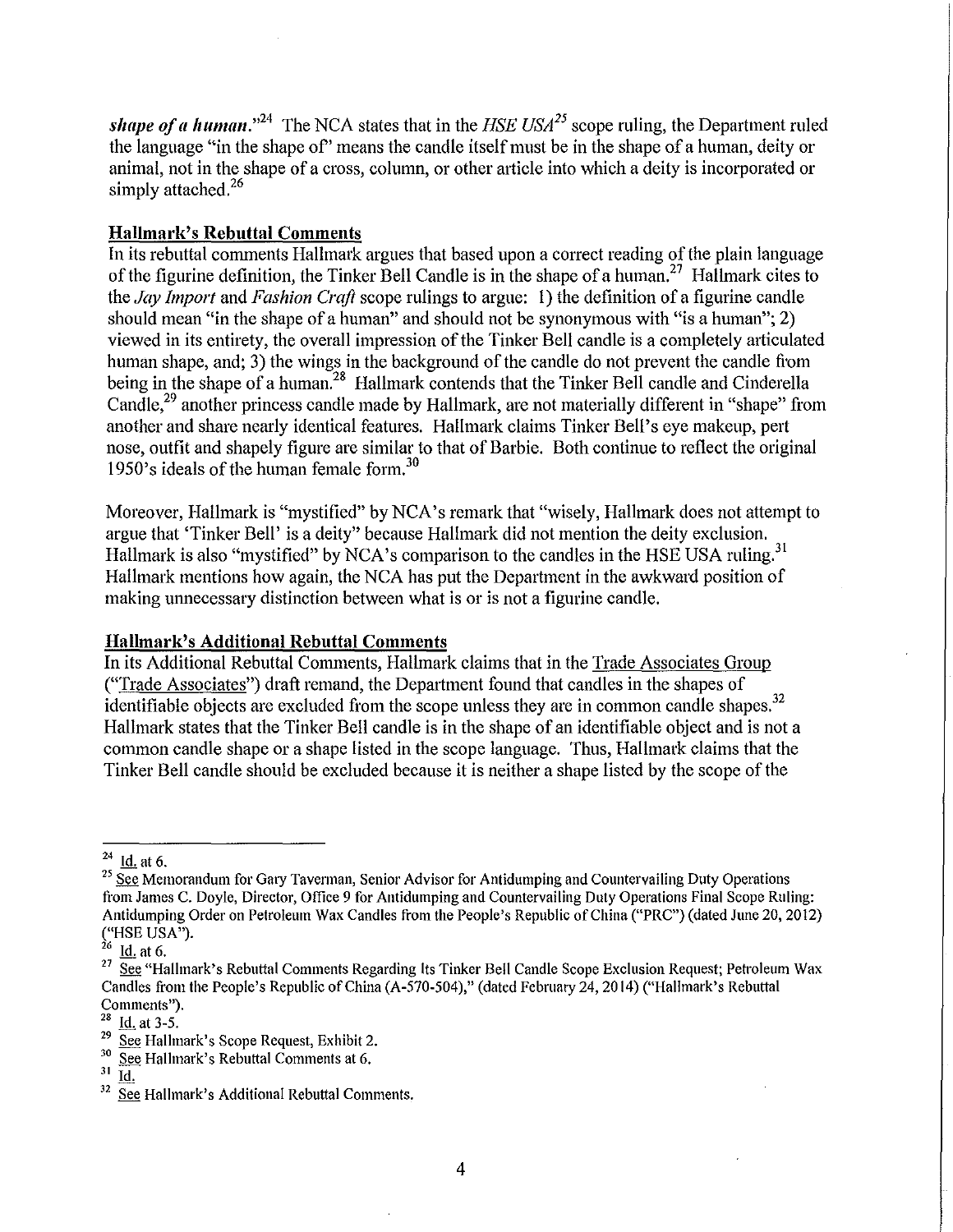Order (tapers; spiral; straight-sided dinner candles; rounds; columns; pillars; votives; and various wax-filled containers) nor is it a common candle shape.<sup>33</sup>

### **Legal Framework**

The regulations governing the Department's scope determinations are found at 19 CFR 351.225. When a request for a scope ruling is filed, the Department examines the scope language of the order at issue and the description of the product contained in the scope ruling request.<sup>34</sup> Pursuant to the Department's regulations, the Department may also examine other information, including the description of the merchandise contained in the petition, the records from the investigations, and prior scope determinations made for the same product.<sup>35</sup> If the Department determines that these sources are sufficient to decide the matter, it will issue a final scope ruling as to whether the merchandise is covered by an order. This determination may take place with or without a formal inquiry.

Conversely, where the descriptions of the merchandise are not dispositive, the Department will consider the five additional factors set forth at 19 CFR  $351.225(k)(2)$ . These criteria are: (1) the physical characteristics of the merchandise; (2) the expectations of the ultimate purchasers; (3) the ultimate use of the product; (4) the channels of trade in which the product is sold; and (5) the manner in which the product is advertised and displayed. The determination as to which analytical framework is most appropriate in any given scope inquiry is made on a case-by-case basis after consideration of all evidence before the Depatiment.

In this case, the Department evaluated Hallmark's request in accordance with 19 CFR  $351.225(k)(1)$  and finds that the descriptions of the products contained in these sources are dispositive with respect to Hallmark's candle. Therefore, for these candles, the Department finds it unnecessary to consider the additional factors set forth at 19 CFR 351.225(k)(2).

### **Analysis**

In the Final Results Scope Clarification, the Department found that record evidence best supported a scope interpretation where "figurine" is based on the definition of this term from the Webster's Online Dictionary: "1. {a} small carved or molded figure... 2. A very small figure, whether human or of an animal; especially, one in terra cotta or the like; -- distinguished from statuette, which is applied to small figures in bronze, marble, etc."<sup>36</sup> Based on this definition, the Department found that the best description of a figurine candle is a candle that is in the shape of a human, animal, or deity.<sup>37</sup>

Therefore, the Department determined that the scope of the order should be interpreted as follows:

37 Id.

 $\frac{33}{14}$  <u>Id.</u> at 2-3.<br><sup>34</sup> <u>See Walgreen Co. v. United States</u>, 620 F.3d 1350, 1357 (Fed. Cir. 2010).<br><sup>35</sup> See 19 CFR 351.225(k)(1).<br><sup>36</sup> See Final Besults Scope Clerification at Comment 3C

 $\frac{36}{37}$  See Final Results Scope Clarification at Comment 3C.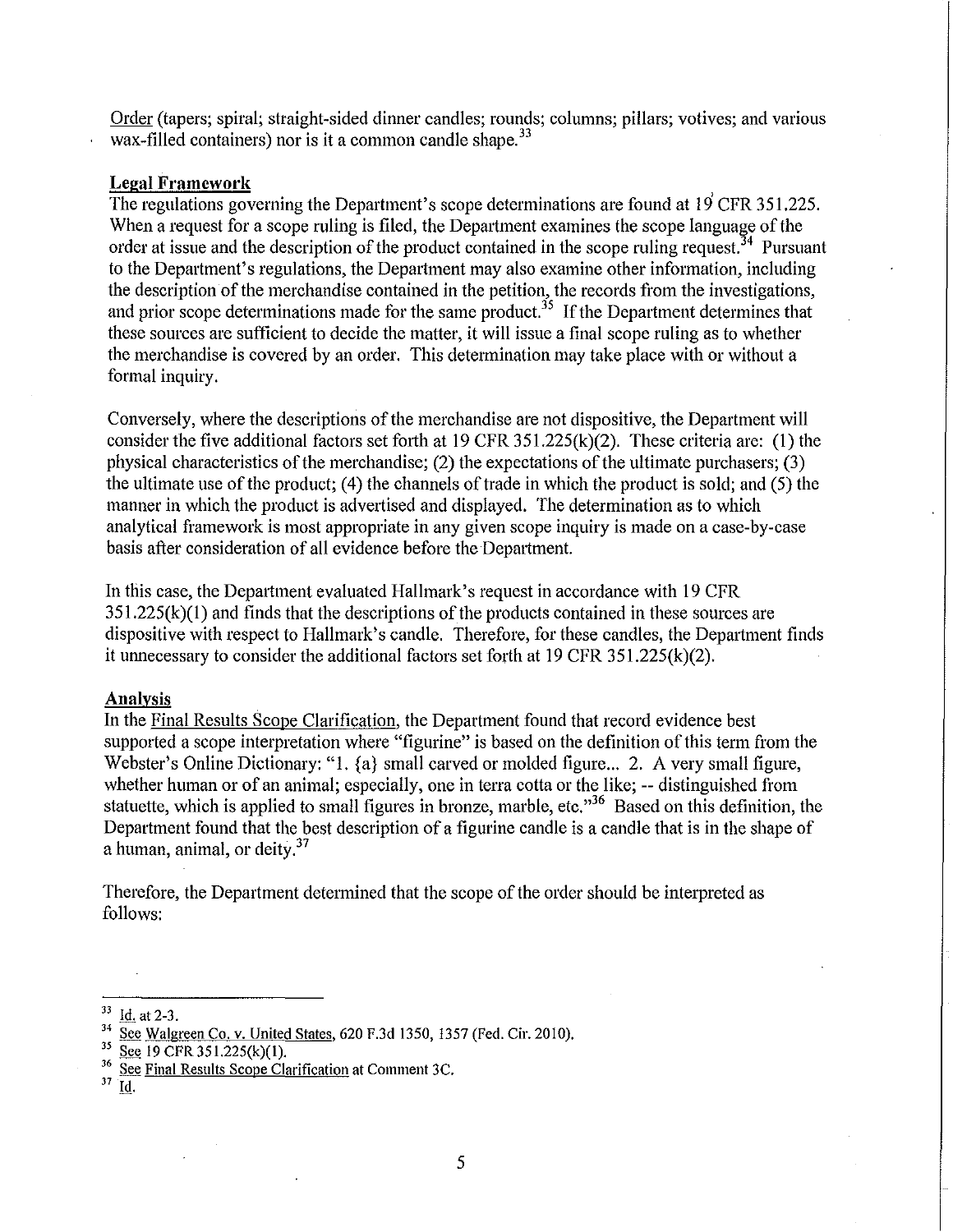All petroleum wax candles (regardless of holiday/religious/special occasion-theme) are included within the scope of the order, with the exception of three petroleum wax candle types: birthday (and birthday numeral) candles, utility candles, and figurine candles.<sup>38</sup>

\* \* \* Figurine candles are those that are in the shape of a human, animal, or deity.<sup>39</sup>

With respect to Hallmark's Scope Request, we find that the Tinker Bell candle is included in the scope of the Order in accordance with 19 CFR  $351.225(k)(1)$ , because the descriptions of the products contained in the petition, the initial investigation, final determinations of the Secretary (including prior scope rulings) and the Order are dispositive.<sup>40</sup> Therefore, for these candles, the Department finds it unnecessary to consider the additional factors set forth in 19 CFR 351.225(k)(2).

The Depatiment determines that the Tinker Bell candle is within the scope of the order and that it meets the physical description of merchandise subject to the Order because it is made from petroleum wax and has a fiber or paper-cored wick.<sup>41</sup> In this regard, the Department determines that the candle does not fall within the figurine exclusion because the candle, taken in its entirety and inclusive of the wax form of Tinker Bell, is not in the shape of a human, animal or deity.

Similar to the Department's ruling in *Jay Import,* this scope inquiry can be distinguished from the rulings in *Fashion Craft* and *TAG<sup>42</sup>*because both *Jay Import* and this case involve the inclusion of wings on a candle. Specifically, in *Fashion Craft,* the Department explained that all six candles were in the shapes of animals. Although the candles may have included additional objects (*i.e.*, a lion with a crown), taken as a whole, the candles were in the shape of an animal.<sup>43</sup> In the *TAG* scope ruling, the Department also explained that the candles which qualified for the figurine exception were either specifically in the shape of an animal (e.g., a ladybug, frog, or bunny) or a human (e.g., a hula girl).<sup>44</sup> In *Jay Import*, the Department relied on these rulings to determine that a cherub candle, unlike those candles in *Fashion Craft* and *TAG*, is covered by the scope because it is in the form of a winged child and, therefore, is not in the shape of a deity or human subject to the figurine exception.

With regard to Hallmark's argument that the *Fashion Craft* and *TAG* scope rulings suppoti a finding that the Tinker Bell candle should be excluded as a figurine, we find those cases distinguishable from this scope inquiry because the Tinker Bell candle's inclusion of wings demonstrate that it is not in the shape of a human.<sup>45</sup> In this scope inquiry, Hallmark argues that "{t}he emphasis on Tinker Bell's representation in a human form is the candle's dominant

<sup>&</sup>lt;sup>38</sup> Id. at Comment 1.<br><sup>39</sup> See Final Results Scope Clarification at Comment 3C.

<sup>&</sup>lt;sup>40</sup> See, generally, Final Results Scope Clarification.

 $41 \overline{\text{See Order}}$ .

<sup>42</sup> See *Jay Import* at 7.<br><sup>43</sup> See *Fashion Craft* and *TAG*.

<sup>43</sup> See *Fashion Craft* and *TAG.* 44 See *TAG* at 12-35 (explaining that certain candles qualified for the figurine exclusion).

<sup>&</sup>lt;sup>45</sup> Further, no party claimed, and we do not find, that the candle is in the shape of an animal or deity.